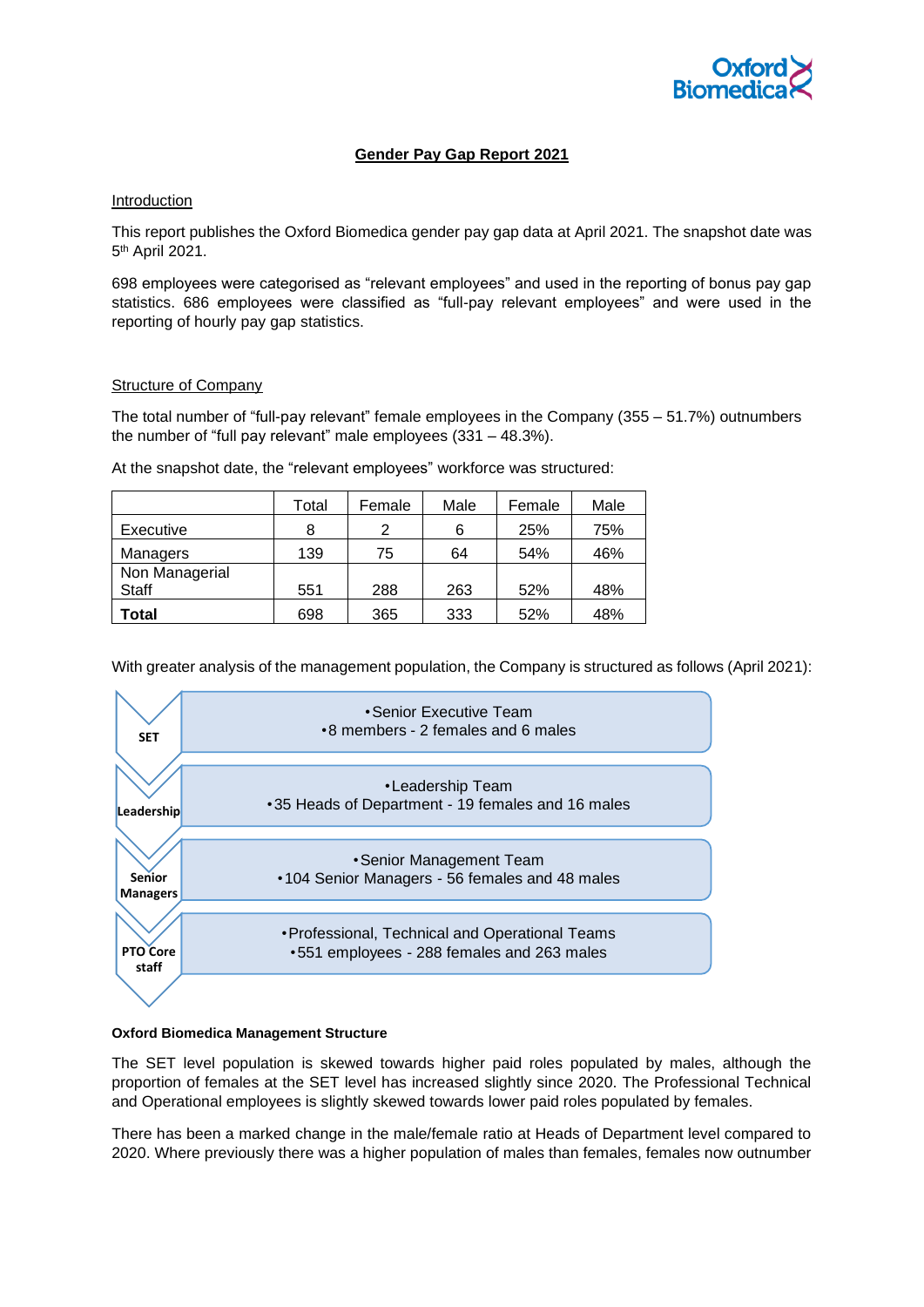

males at this level. The proportion of females at Heads of Department level has increased by 14%, from 40% in 2020, to 54% at the snapshot date.

The male/female ratio at Heads of Department level matches the male/female ratio at Senior Manager level, with 54% female employees and 46% male employees.

Within this whole structure, the total number of female employees in scientific, technical and engineering roles in the company (295 – 42.3% of total employee population) outnumbers male employees (266 – 38.1% of total employee population) in those same areas.

## Gender Pay Gap

The **mean gender pay gap for Oxford Biomedica is 11.5%.** The monetary amounts behind this figure are:

- A mean male hourly rate of £31.24
- A mean female hourly rate of £27.63
- Or an absolute difference of £3.61 per hour

Compared to 2020, the mean gender pay gap for the Company has **decreased** by 6.5 percentage points (2020: 18.0%).

The **median gender pay gap for Oxford Biomedica is 3.5%.** The monetary amounts behind this figure are:

- A median male hourly rate of £23.34
- A median female hourly rate of £22.52
- Or an absolute difference of £0.83 per hour

Compared to 2020, the median gender pay gap for the Company has **decreased** by 3.3 percentage points (2020: 6.8%).

## Gender Bonus Gap

The **mean gender bonus gap for Oxford Biomedica is 44.9%.** The monetary amounts behind this figure are:

- A mean annual male bonus of £8,214.58
- A mean annual female bonus of £4,523.52
- Or an absolute difference of £3,691.06

Compared to 2020, the mean gender bonus gap has **decreased** by 22.7 percentage points (2020: 67.6%).

The **median gender bonus gap for Oxford Biomedica is 8.4%.** The monetary amounts behind this figure are:

- A median annual male bonus of £2,353.00
- A median annual female bonus of £2,156.50
- Or an absolute difference of £196.50

Compared to 2020, the median gender bonus gap has **decreased** by 6.6 percentage points (2020: 15.0%)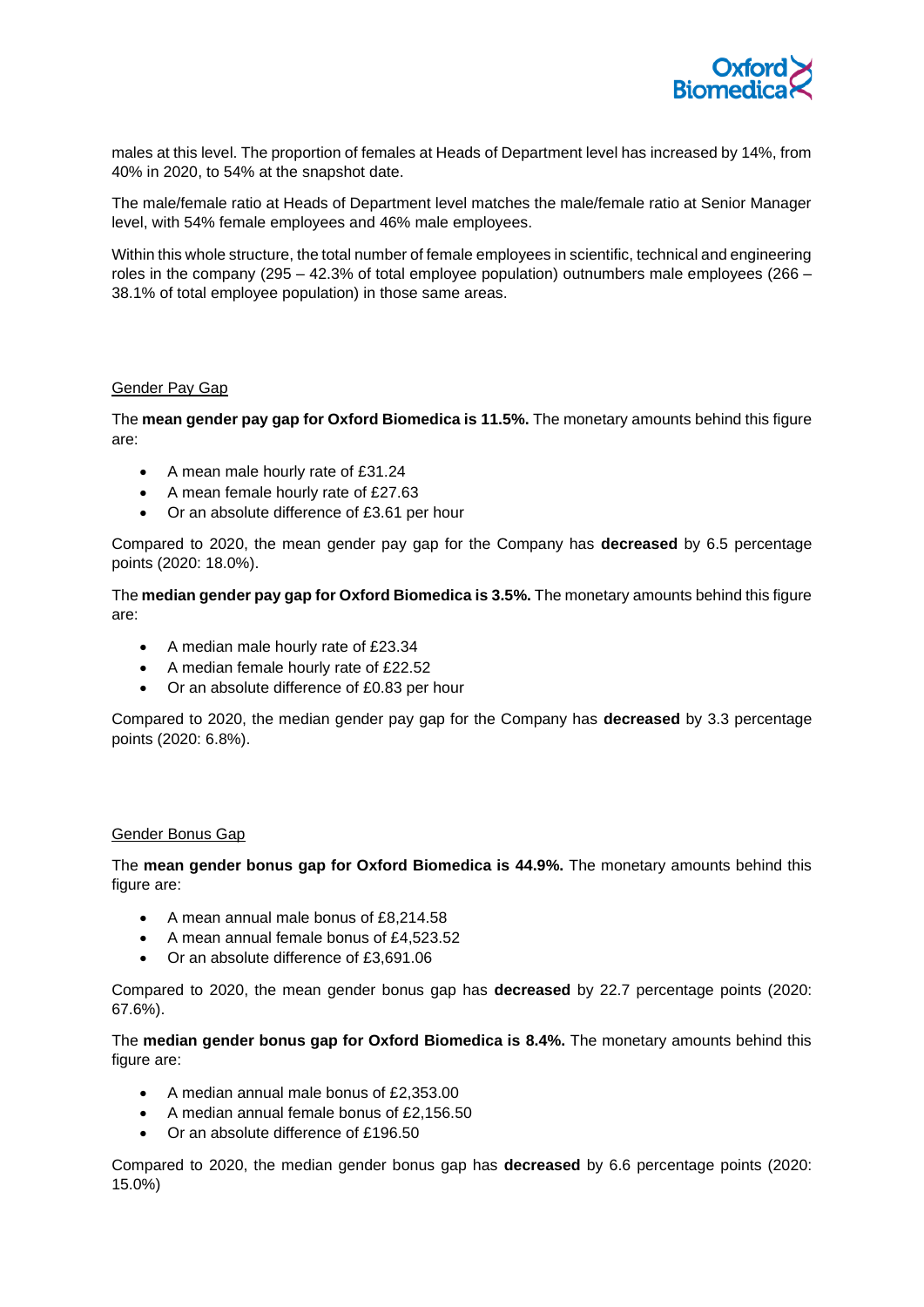

The proportion of male employees receiving a bonus is 88.0%

The proportion of female employees receiving a bonus is 87.1%

| <b>Band</b>         | <b>Description</b>                                                                            | <b>Males</b> | <b>Females</b> |  |
|---------------------|-----------------------------------------------------------------------------------------------|--------------|----------------|--|
| A                   | Includes all employees whose standard hourly rate<br>places them in the lower quartile        | 43.9% (75)   | 56.1% (96)     |  |
| B                   | Includes all employees whose standard hourly rate<br>places them in the lower middle quartile | 48.8% (84)   | 51.2% (88)     |  |
|                     | Includes all employees whose standard hourly rate<br>places them in the upper middle quartile | 51.5% (88)   | 48.5% (83)     |  |
| D                   | Includes all employees whose standard hourly rate<br>places them in the upper quartile        | 48.8% (84)   | 51.2% (88)     |  |
| All<br><b>Bands</b> | All employees                                                                                 | 47.7% (331)  | 52.3% (355)    |  |

Oxford Biomedica pay quartiles, percentage in each band (number of employees in each band).

The figures set out above have been calculated using the standard methodolgies used in the Equality Act 2010 (gender pay gap information) Regulations 2017.

# **What are the underlying causes of Oxford Biomedica's gender pay gap?**

The company's gender pay gap has reduced for a third year in a row, and the company is now aligned with the Government benchmark and is lower than others in the same industry. However, there is still an overall difference in the earnings of male and female employees. There are a number of factors which contribute to Oxford Biomedica's gender pay gap data. Since 2018/19, the company has instigated a number of projects which have already contributed, and continue to contribute, to the reduction in the gender pay gap.

# *Reward*

In April 2019, the company introduced a system of role grading with associated market competitive pay ranges to provide a framework against which roles are sized and rewarded. In addition to benchmarking salaries against the pharmaceutical industry, terms and conditions of employment, including bonus provision were also benchmarked. In April 2020 the company implemented changes to employee remuneration and a number of salary adjustments were made. These adjustments aligned the salaries of peers of a similar competence and salaries to a competitive position against industry benchmarks ensuring salary alignment.

It had been recognised that one of the main disparities in pay between the senior executive population together with the leadership and senior management teams seen against the rest of the business, was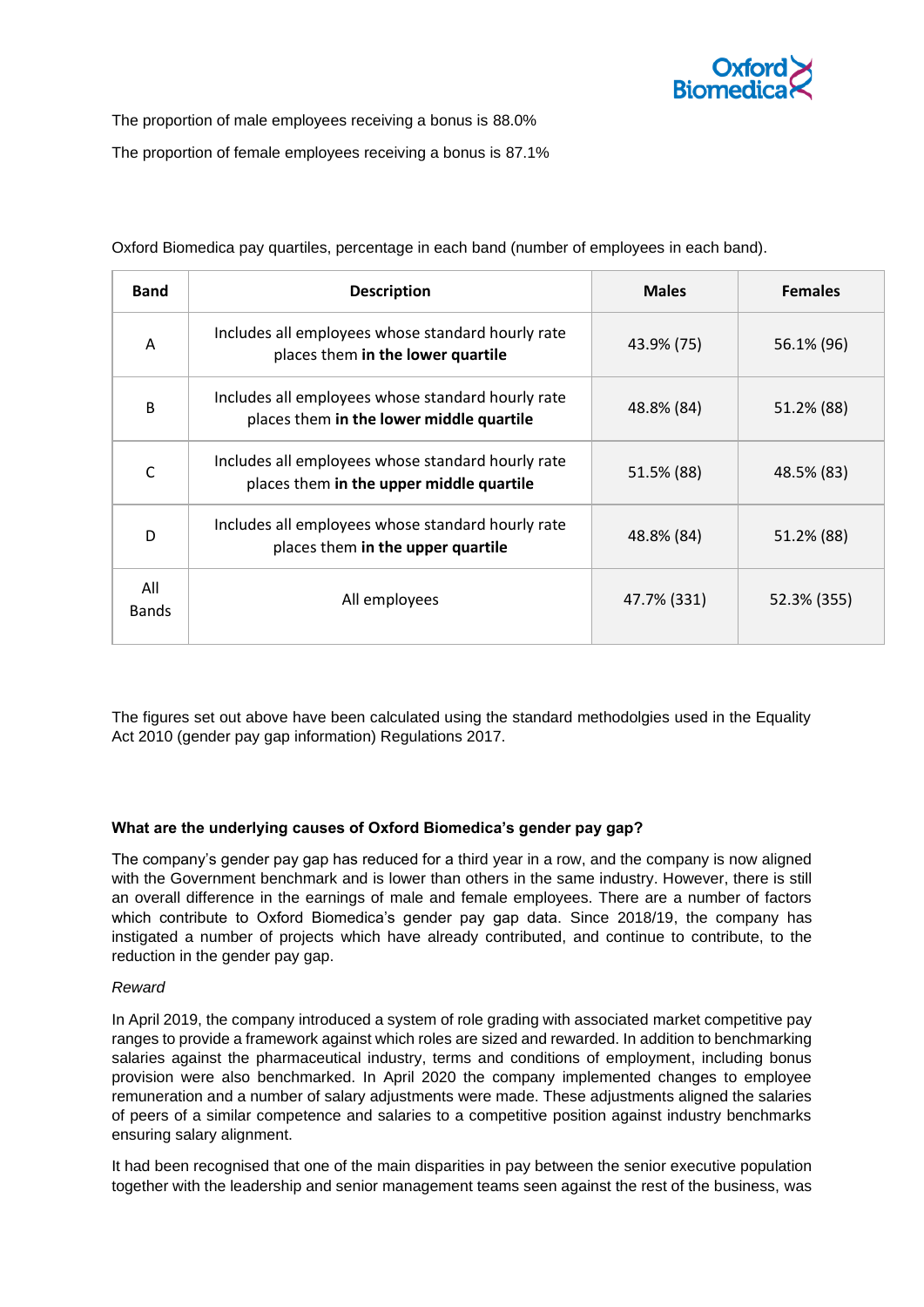

the extent to which bonus eligibility was available throughout the business. In 2020 the company announced that all employees would be eligible to receive a bonus, payable for the first time in 2021. The bonus reflected corporate acheivement and individual achievement of goals and objectives alongside demonstration of the company values behaviours. Following the first year of bonus payment to all levels of roles in 2021, the company has seen a 22.7% reduction in its bonus pay gap. The company will continue to review its bonus eligibility across the business for opportunities to further reduce the bonus pay gap in the coming years.

## *Performance Management*

In 2020 the company implemented its annual performance management cycle, which is aligned to the company reward principles where performance is rewarded through both competence and delivery. Individual goals and objectives are set at the beginning of the year which align to functional and ultimately company objectives, this activity is closly followed by development planning which encourages discussions between individuals and their managers. All employees have the opportunity to discuss their career aspirations and development needs to support progression through the company for both men and women. These discussion are supported by the career pathways and competency frameworks that are due to be implemented in 2022. Regular one to one discussions take place throughout the year to discuss progress against objectives and celebrate achievements, alongside a formal mid-year review and finally a formal end of year review whereby performance and achivement against goals and objectives is assessed.

## *Career pathways and competency frameworks*

In 2020 most departments within the company published simple career pathways allowing for greater transparency and to encourage employees to focus on developing their careers within the company. The company is working to augment these with technical competency frameworks to clarify the knowledge and skills required to progress within the business, some of which have been implemeted.

To build on this work further, the company is focussing on developing core and leadership competency frameworks to provide greater clarity to men and women who wish to progress within the business. These competency frameworks will support the annual Talent and Succession Planning process to review the talent pipeline for Executive and Senior Leadership roles.

The company's focus on development and progression in 2020 and 2021 has had an impact on the the male to female ratio in each pay quartile. The proportion of female employees in the lowest pay quartile has reduced from 2020, from 60.1% to 56.1% in 2021, while the proportion of female employees in the upper-middle and upper quartiles has increased. The male to female ratio in each quartile now closely reflects the male to female ratio across the company, resulting in a more equitable balance of both men and women at all pay levels across the company following the progression and development of those at the lower pay quartiles.

#### *Management training*

The company recognises the importance of the role of the line manager in supporting all employees to achieve their full potential and career aspirations. In 2019 the company introduced the Oxford Biomedica Management Development Program which continued to run in 2020 and 2021, and will be available for further cohorts in 2022. The program is available for all people managers and consists of core and supporting modules to develop management competency across the business.

In addition to the Management Development Program, the company has run several Senior Leadership Development Events, where men and women at the senior leadership level within the company are provided with structured strategic coaching and training.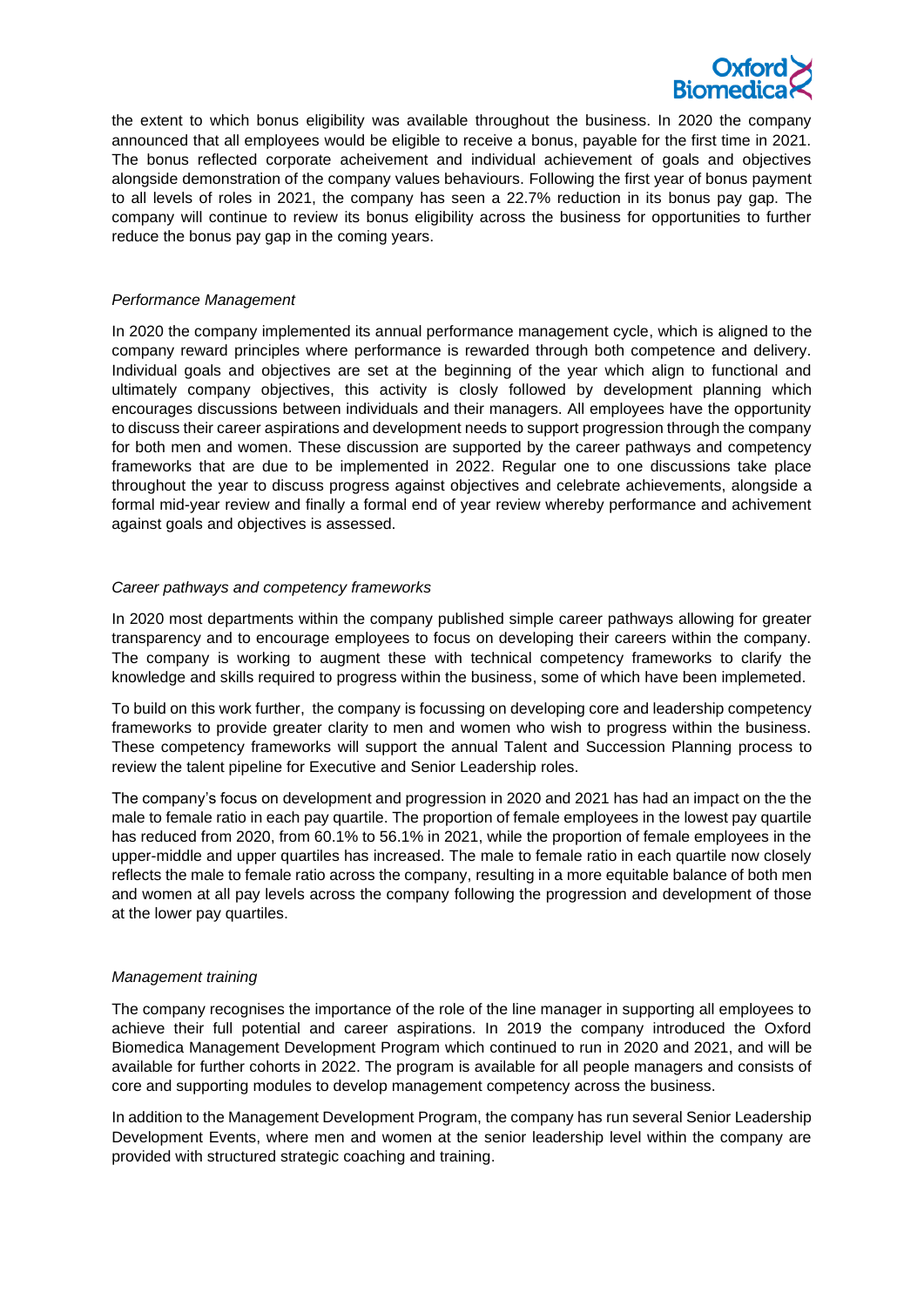

The company also introduced informal mentoring across all levels in 2021, which allows for both men and women to take ownership of their development, and gain valuable knowledge and skills from others within the company.

## *Flexible working*

The company has always welcomed flexible working requests and has been supportive and accomodating of flexible working arrangements. During 2020 the global Covid-19 pandemic saw and continues to see a large proportion of the workforce working remotely from home. The company has seen consistent levels of productivity and output during this time, alongside greater opportunities for employees, both men and women, across the business to balance the demands of their work and personal lives.

Due to the success of these new working practices, in 2021 the company introduced it's new Ways of Working policy which introduced flexible working hours and hybrid working as the norm for all employees where possible.

## *Equality, Diversity and Inclusion*

In 2020, the company launched its Responsible Business initiative. One objective of this initiative is equality, diversity and inclusion, wherby the company commits to building a more inclusive organisation where all forms of diversity are celebrated.

As part of this initiative, in 2021, there was an increased focus on developing Inclusive Leadership Competence within the Senior Leadership team, through several training sessions held as part of the regular Senior Leadership Development Events.

In 2021, the company began developing and implementing a Diversity and Inclusion strategy, which involved an independent advisor holding focus groups and one-to-one interviews to gather insights from our employees about what Equality, Diversity and Inclusion means to them. A three year Equality, Diversity and Inclusion action plan is being created using these insights and will be implemented in 2022. It is anticipated that many of these actions will help to address the gender pay gap.

## **What is Oxford Biomedica doing to address its gender pay gap?**

Oxford Biomedica is committed to the principle of equal opportunities and equal treatment for all employees, regardless of sex, race, religion, belief, age, marriage or civil partnership, pregnancy/maternity, sexual orientation, gender reassignment or disability. It has a clear policy of paying employees equally for the same or equivalent work, regardless of their sex (or any of the other characteristics set out above). As such, it ensures that all policies and practices are free of gender bias.

This includes regular review of recruitment practices, audits of pay and benefits practices, and evaluation of job roles and pay structures to ensure fairness and parity.

Oxford Biomedica is therefore confident its gender pay gap does not stem from paying men and women differently for the same or equivalent work. Rather its gender pay gap is the result of the dispersal of genders across roles within the organisations and the salaries that these role attract, particularly at the executive level.